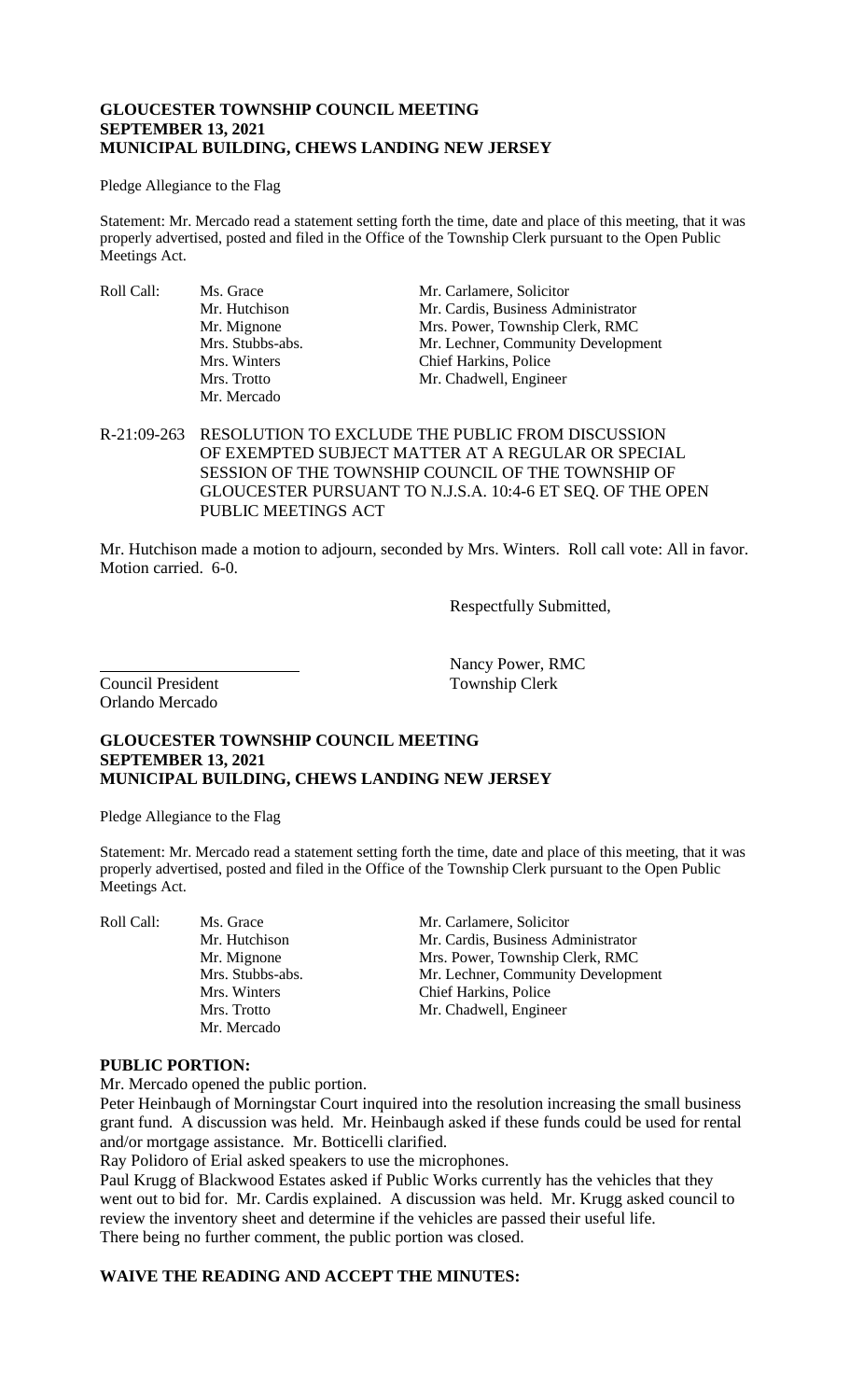| <b>Executive Session -</b> | <b>August 9, 2021</b>  |
|----------------------------|------------------------|
| <b>Regular Session -</b>   | <b>August 9, 2021</b>  |
|                            | <b>August 23, 2021</b> |

Mr. Hutchison made a motion to accept the minutes, seconded by Mrs. Trotto. Roll call vote: Mr. Mercado abstained. All in favor. Motion carried. 5-0.

#### **BID REPORT:**

#### **ONE (1) 3 YARD DUMP TRUCK BIDS RECEIVED AUGUST 31, 2021 @ 11:00 AM**

## **CONTRACTOR BID AMOUNT**

Intercon Truck Equipment \$111,100.00

Mr. Hutchison made a motion to accept the bid, seconded by Mrs. Trotto. Roll call vote: All in favor. Motion carried. 6-0.

#### **ONE (1) 7 YARD DUMP TRUCK BIDS RECEIVED AUGUST 31, 2021 @ 11:00 AM**

**CONTRACTOR BID AMOUNT**

Hunter Keystone Peterbilt, L.P.  $$189,433.00$ 

Mr. Hutchison made a motion to accept the bid, seconded by Mrs. Trotto. Roll call vote: All in favor. Motion carried. 6-0.

## **ONE (1) 30 YARD TRIAXLE DUMP TRUCK BIDS RECEIVED AUGUST 31, 2021 @ 11:00 AM**

**CONTRACTOR BID AMOUNT**

Hunter Keystone Peterbilt, L.P.  $$205,233.00$ 

Mr. Hutchison made a motion to accept the bid, seconded by Mrs. Trotto. Roll call vote: All in favor. Motion carried. 6-0.

# **ONLINE TAX SALE HOSTING SERVICES BIDS RECEIVED SEPTEMBER 8, 2021 @ 12:00 PM**

**CONTRACTOR**<br>Realauction.com, LLC<br>\$15.00 per property adve

\$15.00 per property advertised

Mr. Hutchison made a motion to accept the bid, seconded by Mrs. Trotto. Roll call vote: All in favor. Motion carried. 6-0.

# **FY2021 NJDOT TRUST FUND RECONSTRUCTION OF KELLY DRIVER ROAD – PHASE 4 BIDS RECEIVED SEPTEMBER 8, 2021 @ 10:00 AM**

**CONTRACTOR BASE BID 1 BASE BID 2 BASE BID 3 BASE BID 4** Asphalt Paving Systems \$344,700.00 \$411,780.00 \$258,950.00 \$312,700.00

Mr. Hutchison made a motion to accept the bid, seconded by Mrs. Trotto. Roll call vote: All in favor. Motion carried. 6-0.

# **CHERRYWOOD IMPROVEMENT PROGRAM PHASE 9 BIDS RECEIVED SEPTEMBER 8, 2021 @ 10:30 AM**

**CONTRACTOR BASE BID NO.1 BASE BID NO.2** Asphalt Paving Systems  $$333,300.00$   $$413,300.00$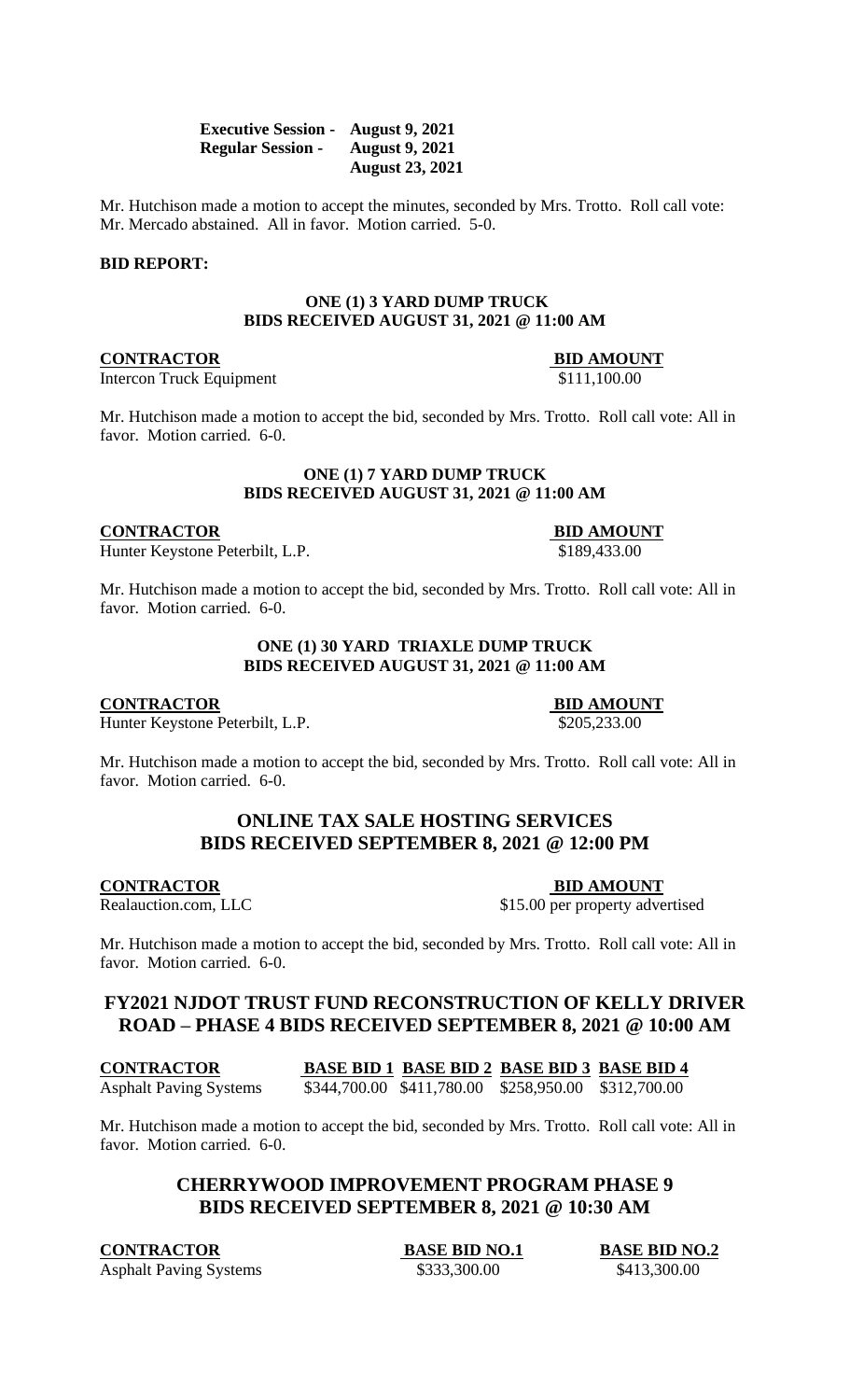Mr. Hutchison made a motion to accept the bid, seconded by Mrs. Trotto. Roll call vote: All in favor. Motion carried. 6-0.

## **ORDINANCES: SECOND READING – PUBLIC HEARING**

O-21-10 ORDINANCE OF THE TOWNSHIP OF GLOUCESTER, COUNTY OF CAMDEN AND STATE OF NEW JERSEY, ADOPTING AMENDMENT NO. 5 AMENDING ORDINANCE O-04-13 ENTITLED THE BLACKWOOD WEST REDEVELOPMENT PLAN IN ACCORDANCE WITH N.J.S.A. 40A:12A-1 ET SEQ., LOCAL REDEVELOPMENT AND HOUSING LAW

Mr. Mercado opened the public hearing. There being no comment, the public hearing was closed.

Mr. Hutchison made a motion to adopt, seconded by Ms. Grace. Roll call vote: All in favor. Motion carried. 6-0.

#### **CONSENT AGENDA:**

**CURRENT ACCOUNT**

#### **R-21:09-264**

#### **RESOLUTION AUTHORIZING PAYMENT OF BILLS**

**BE IT RESOLVED BY THE** Township Council of the Township of Gloucester, in the County of Camden, that the following bills are approved by the Township Council in accordance with the provisions of Ordinance 0-82-16 and certified by the Chief Financial Officer that the claims are proper obligation of the township, that adequate funds are available to honor these claims in the account indicated and the claim should be paid:

| <b>CURRENT ACCOUNT</b>                                                                             |                    |
|----------------------------------------------------------------------------------------------------|--------------------|
| Per attached computer readout of the claims presented in the amount of                             | \$<br>7,609,200.55 |
| <b>CAPITAL ACCOUNT</b><br>Per attached computer read out of the claims presented in the amount of  | \$<br>259,024.44   |
| <b>ANIMAL</b><br>Per attached computer readout of the claims presented in the amount of            | \$<br>13,765.54    |
| <b>TRUST</b><br>Per attached computer readout of the claims presented in the amount of             | \$<br>27,583.00    |
| <b>OPEN SPACE TRUST</b><br>Per attached computer readout of the claims presented in the amount of  | \$<br>73,998.85    |
| <b>DEVELOPERS ESCROW</b><br>Per attached computer readout of the claims presented in the amount of | \$<br>41,015.75    |
| <b>MANUAL CHECKS</b><br>Per attached computer readout of the claims presented in the amount of     | \$<br>200,463.28   |

Adopted: September 13, 2021

\_\_\_\_\_\_\_\_\_\_\_\_\_\_\_\_\_\_\_\_\_\_\_\_\_\_

ATTEST:

President of Council Orlando Mercado

Township Clerk, Nancy Power, RMC

Mr. Hutchison made a motion to adopt, seconded by Mrs. Winters. Roll call vote: All in favor. Motion carried 6-0.

**R-21:09-265**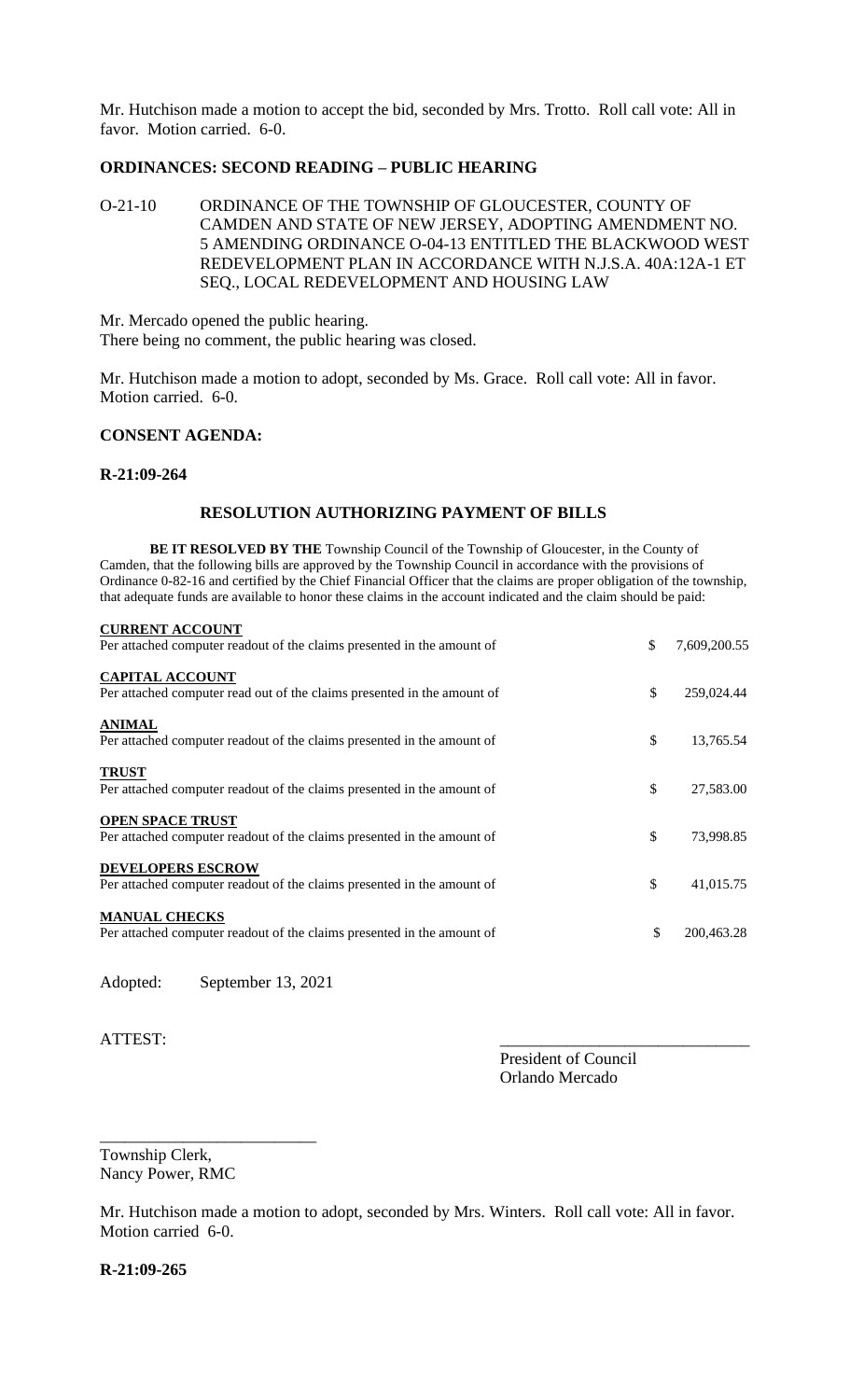# **RESOLUTION AUTHORIZING REFUNDS FROM THE DEPARTMENT OF VITAL STATISTICS**

**BE IT RESOLVED,** by the Township Council of the Township of Gloucester that the following refunds be and are hereby authorized:

Birth Certificate Request – Not Applicable

Donald Wayne Buri C/O Cathryn Lande 6656 98th St. Cir S Cottage Grove, MN 55016

Total Amount - \$20.00

Adopted: September 13, 2021

\_\_\_\_\_\_\_\_\_\_\_\_\_\_\_\_\_\_\_\_\_\_\_\_\_\_\_\_\_\_\_\_\_\_\_\_\_\_\_\_

President of Council Orlando Mercado

\_\_\_\_\_\_\_\_\_\_\_\_\_\_\_\_\_\_\_\_\_\_\_\_\_\_\_\_\_\_\_\_\_\_\_\_

ATTEST:

Township Clerk Nancy Power, RMC

Mr. Hutchison made a motion to adopt, seconded by Mrs. Winters. Roll call vote: All in favor. Motion carried. 6-0.

**R-21:09-266**

# **RESOLUTION AUTHORIZING REFUNDING OF TAXES**

**BE IT RESOLVED** by the Township Council of the Township of Gloucester to authorize the refunding of the following credit balances:

| <b>BLOCK LOT</b> |    | <b>NAME AND ADDRESS YEAR</b>                                               |      | <b>AMOUNT REASON</b> |             |
|------------------|----|----------------------------------------------------------------------------|------|----------------------|-------------|
| 6605             | 8  | Joe and Marguerite Skelly 2021<br>20 Garden Ave.<br>Blackwood, NJ 08012    |      | \$572.23             | Overpayment |
| 13701            | 65 | Corelogic<br>Attn: Refund Dept.<br>P.O. Box 9202<br>Coppell, TX 75019-9238 | 2021 | \$2,335.07           | Overpayment |

Adopted: September 13, 2021

President of Council Orlando Mercado

\_\_\_\_\_\_\_\_\_\_\_\_\_\_\_\_\_\_\_\_\_\_\_\_\_\_\_\_\_\_\_\_\_\_\_\_

ATTEST: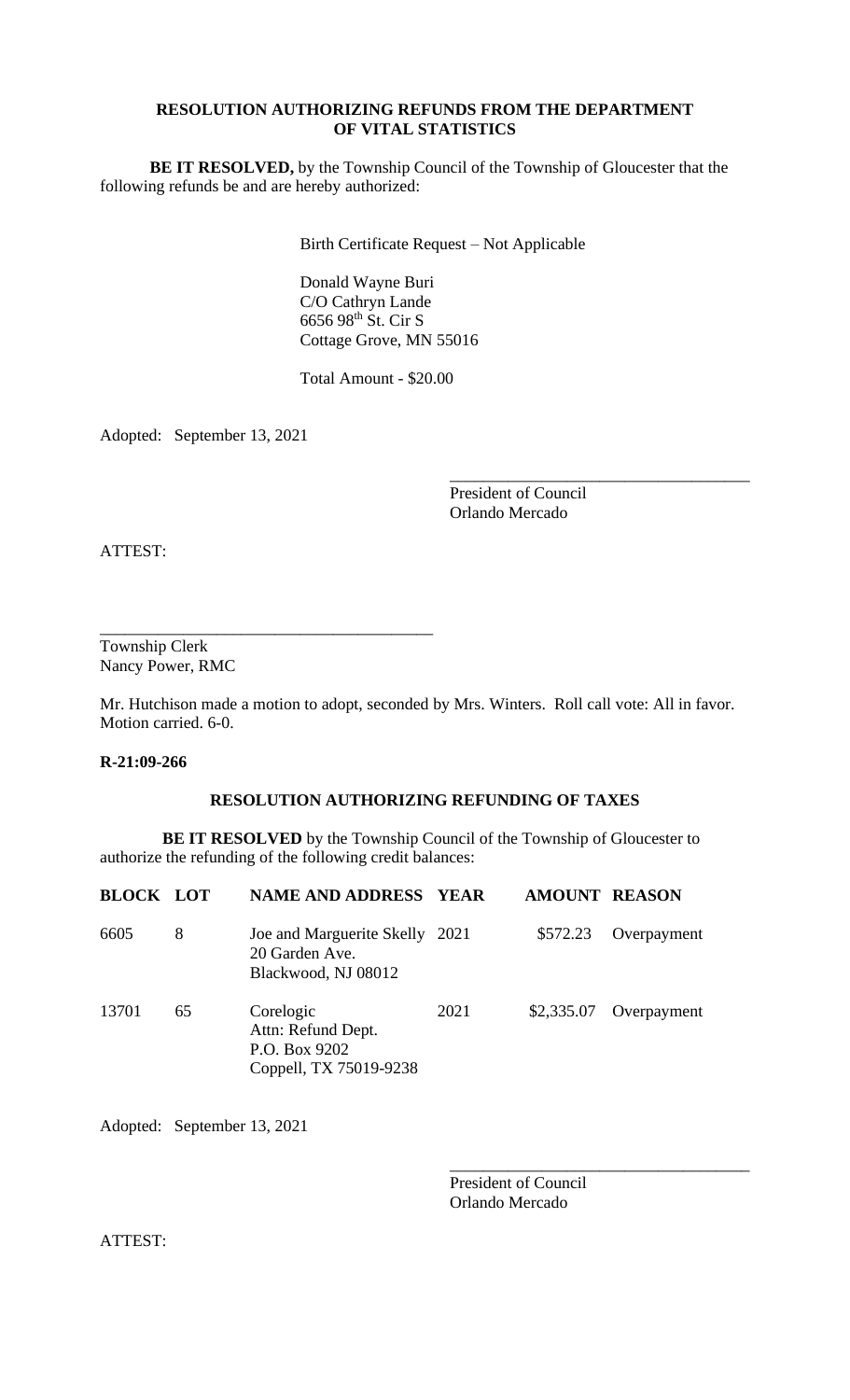Township Clerk Nancy Power, RMC

\_\_\_\_\_\_\_\_\_\_\_\_\_\_\_\_\_\_\_\_\_\_\_\_\_\_\_\_\_\_\_\_\_\_\_\_\_\_\_\_

Mr. Hutchison made a motion to adopt, seconded by Mrs. Winters. Roll call vote: All in favor. Motion carried. 6-0.

#### **R-21:09-267**

### **RESOLUTION AUTHORIZING THE ADVERTISING OF BIDS FOR STRUCTURAL REPAIRS TO THE OLD PUBLIC WORKS BUILDING**

**WHEREAS**, the 2021 Budget provides funds for the purchase of certain materials and supplies and equipment whose aggregate value will exceed \$44,000.00; and

**WHEREAS**, the State Statutes require that items exceeding \$44,000.00 be properly advertised and bids received.

**NOW, THEREFORE, BE IT RESOLVED** that the advertising of bids is hereby authorized in accordance with the respective specifications for the following items:

## STRUCTURAL REPAIRS TO THE OLD PUBLIC WORKS BUILDING

Adopted: September 13, 2021

President of Council Orlando Mercado

ATTEST:

Township Clerk Nancy Power, RMC

Mr. Hutchison made a motion to adopt, seconded by Mrs. Winters. Roll call vote: All in favor. Motion carried. 6-0.

**R-21:09-268**

## **RESOLUTION AUTHORIZING THE ADVERTISING OF BIDS FOR PARTICIPATION IN GLOUCESTER TOWNSHIP'S SNOW REMOVAL PROGRAM**

**WHEREAS**, the 2022 Budget provides funds for the purchase of certain materials and supplies and equipment whose aggregate value will exceed \$44,000.00; and

**WHEREAS**, the State Statutes require that items exceeding \$44,000.00 be properly advertised and bids received.

**NOW, THEREFORE, BE IT RESOLVED** that the advertising of bids is hereby authorized in accordance with the respective specifications for the following items:

## SNOW REMOVAL CONTRACTORS FOR PARTICIPATION IN GLOUCESTER TOWNSHIP'S SNOW REMOVAL PROGRAM

Adopted: September 13, 2021

President of Council Orlando Mercado

ATTEST: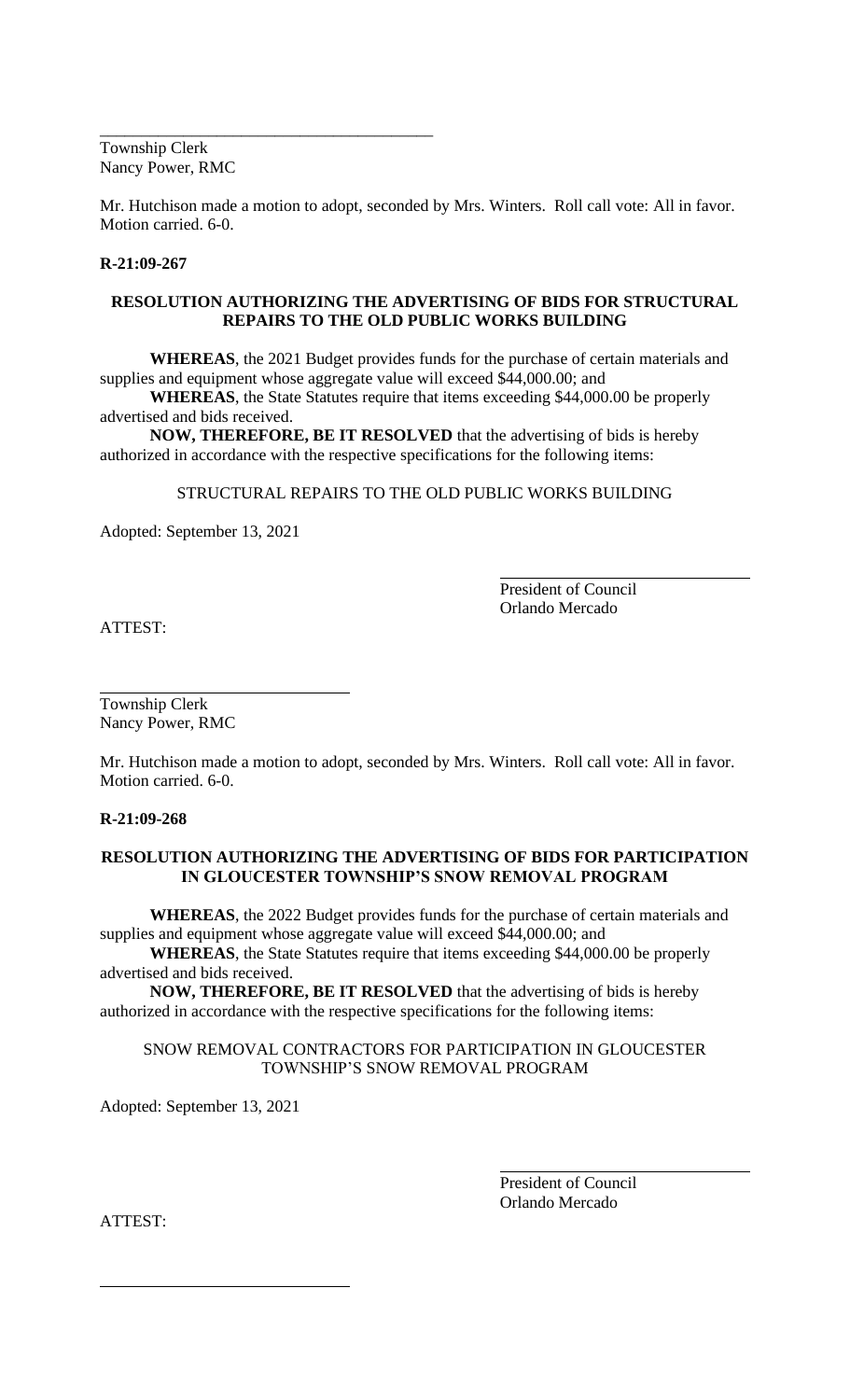Township Clerk Nancy Power, RMC

Mr. Hutchison made a motion to adopt, seconded by Mrs. Winters. Roll call vote: All in favor. Motion carried. 6-0.

#### **R-21:09-269**

## **RESOLUTION AUTHORIZING THE READVERTISING OF BIDS FOR VARIOUS PUBLIC WORKS EQUIPMENT AND VEHICLES**

**WHEREAS**, the 2021 Budget provides funds for the purchase of certain materials and supplies and equipment whose aggregate value will exceed \$44,000.00, and

**WHEREAS,** the State Statutes require that items exceeding \$44,000.00 be properly advertised and bids received.

**NOW, THEREFORE, BE IT RESOLVED** that the advertising of bids is hereby authorized, in accordance with the respective specifications for the following:

One (1) 2021 New Chassis with Stand Up Right Hand Drive and 37 Yard Recycling Body

Adopted: September 13, 2021

President of Council Orlando Mercado

ATTEST:

Township Clerk Nancy Power, RMC

Mr. Hutchison made a motion to adopt, seconded by Mrs. Winters. Roll call vote: All in favor. Motion carried. 6-0.

**R-21:09-270**

#### **RESOLUTION AUTHORIZING EXECUTION OF AGREEMENT BETWEEN THE TOWNSHIP OF GLOUCESTER AND INTERCON TRUCK EQUIPMENT FOR A 2021 THREE (3) YARD DUMP TRUCK**

**WHEREAS**, the Township Council of the Township of Gloucester, County of Camden, determined there is a need for a 2021 three (3) Yard Dump Truck in the Township of Gloucester; and

**WHEREAS**, sufficient funds have been provided; and

**WHEREAS**, the Township Council has received bids or quotes.

**NOW, THEREFORE, BE IT RESOLVED** by the Township Council of the Township of Gloucester that the proper Township Officials are hereby authorized to enter into an agreement with Intercon Truck Equipment in the amount of \$111,100.00 which was the lowest bid or quote received.

Adopted: September 13, 2021

President of Council Orlando Mercado

ATTEST: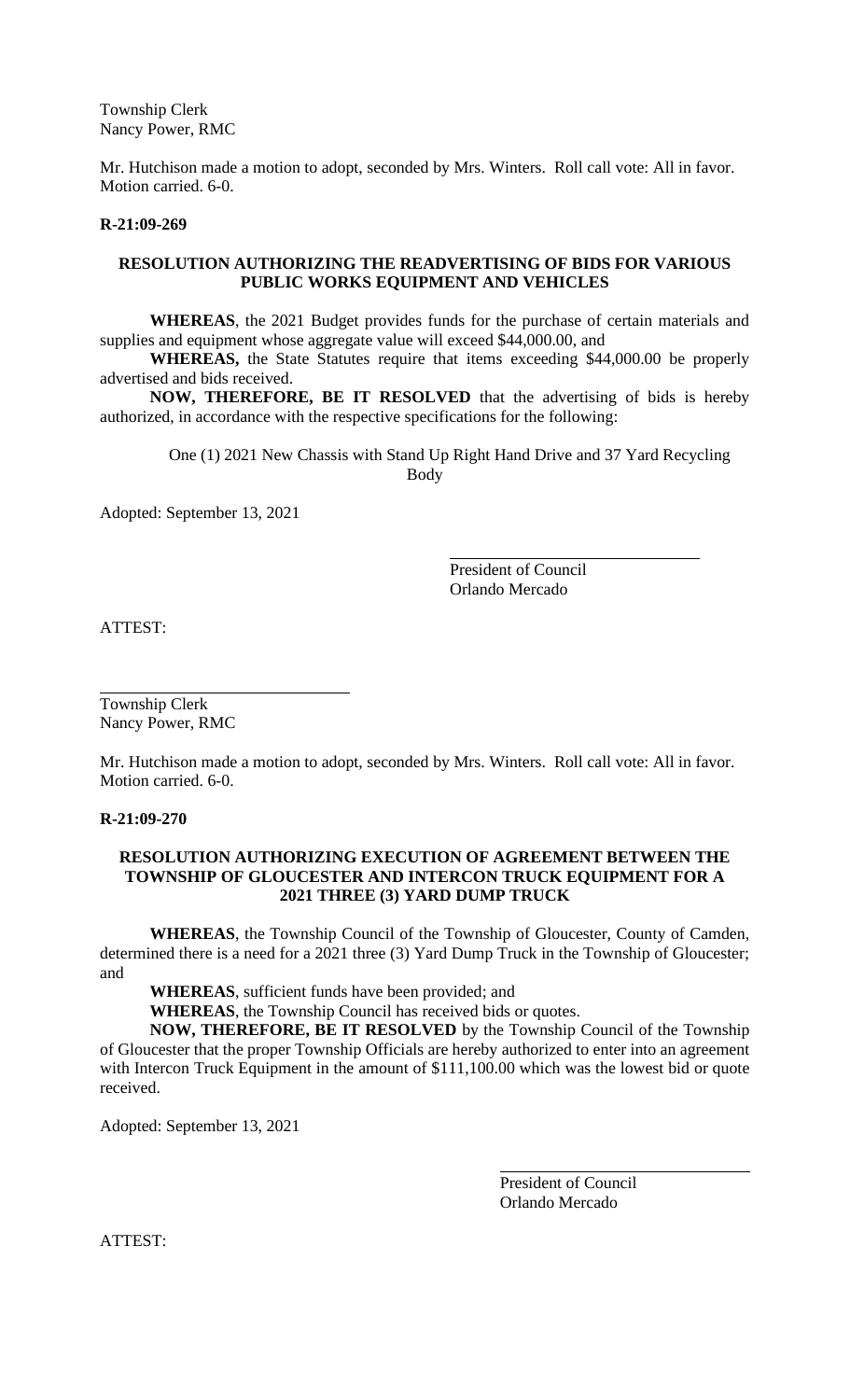Township Clerk Nancy Power, RMC

Mr. Hutchison made a motion to adopt, seconded by Mrs. Winters. Roll call vote: All in favor. Motion carried. 6-0.

#### **R-21:09-271**

## **RESOLUTION AUTHORIZING EXECUTION OF AGREEMENT BETWEEN THE TOWNSHIP OF GLOUCESTER AND HUNTER KEYSTONE PETERBILT, L.P. FOR A 2021 SEVEN (7) YARD DUMP TRUCK**

**WHEREAS**, the Township Council of the Township of Gloucester, County of Camden, determined there is a need for a 2021 seven (7) Yard Dump Truck in the Township of Gloucester; and

**WHEREAS**, sufficient funds have been provided; and

**WHEREAS**, the Township Council has received bids or quotes.

**NOW, THEREFORE, BE IT RESOLVED** by the Township Council of the Township of Gloucester that the proper Township Officials are hereby authorized to enter into an agreement with Hunter Keystone Peterbilt, L.P. in the amount of \$189,433.00 which was the lowest bid or quote received.

Adopted: September 13, 2021

President of Council Orlando Mercado

ATTEST:

Township Clerk Nancy Power, RMC

Mr. Hutchison made a motion to adopt, seconded by Mrs. Winters. Roll call vote: All in favor. Motion carried. 6-0.

#### **R-21:09-272**

## **RESOLUTION AUTHORIZING EXECUTION OF AGREEMENT BETWEEN THE TOWNSHIP OF GLOUCESTER AND HUNTER KEYSTONE PETERBILT, L.P. FOR A 2021 THIRTY (30) YARD TRI-AXLE DUMP TRUCK**

**WHEREAS**, the Township Council of the Township of Gloucester, County of Camden, determined there is a need for a 2021 Thirty (30) Yard Tri-Axle Dump Truck in the Township of Gloucester; and

**WHEREAS**, sufficient funds have been provided; and

**WHEREAS**, the Township Council has received bids or quotes.

**NOW, THEREFORE, BE IT RESOLVED** by the Township Council of the Township of Gloucester that the proper Township Officials are hereby authorized to enter into an agreement with Hunter Keystone Peterbilt, L.P. in the amount of \$205,233.00 which was the lowest bid or quote received.

Adopted: September 13, 2021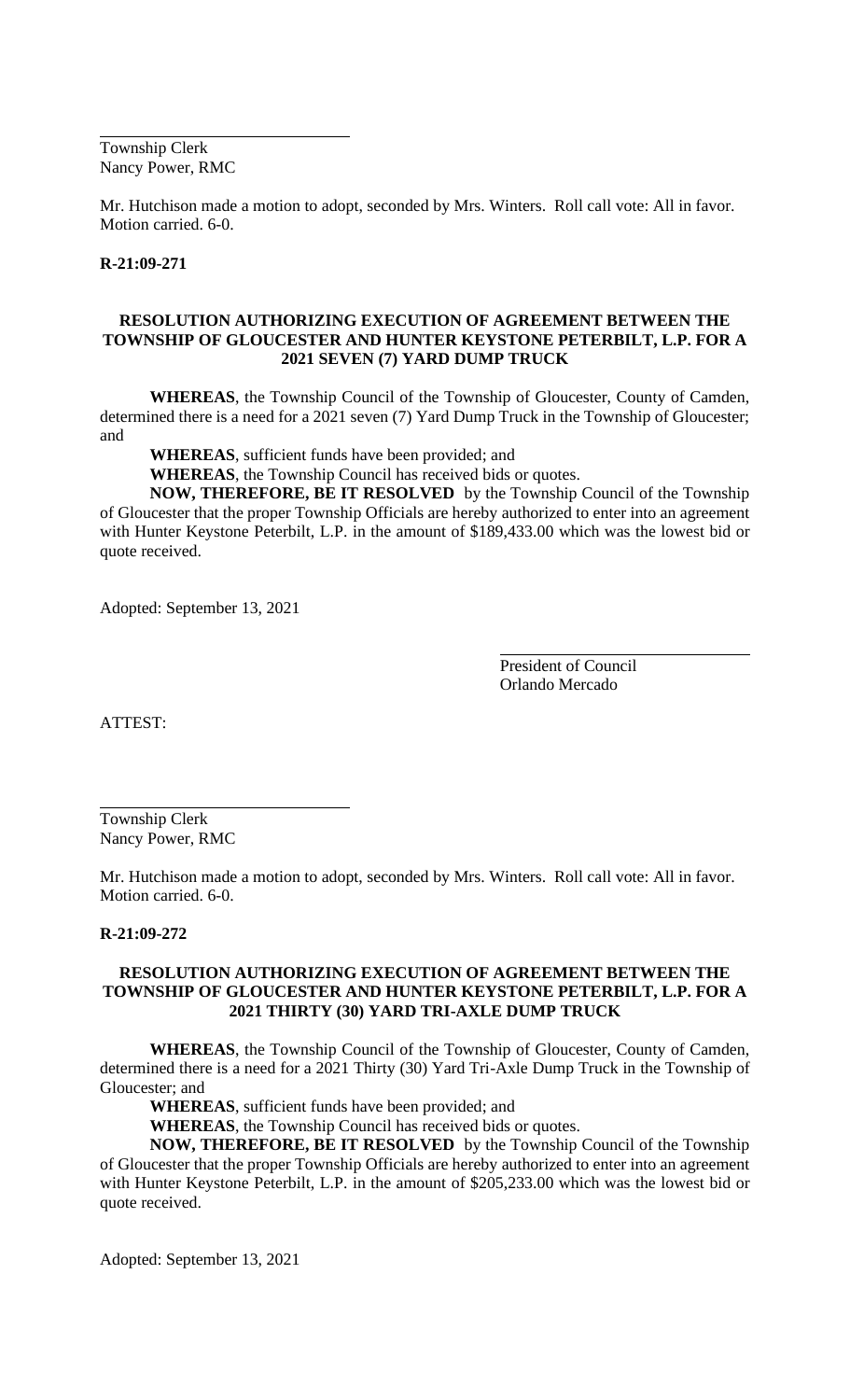President of Council Orlando Mercado

ATTEST:

Township Clerk Nancy Power, RMC

Mr. Hutchison made a motion to adopt, seconded by Mrs. Winters. Roll call vote: All in favor. Motion carried. 6-0.

#### **R-21:09-273**

## **RESOLUTION AUTHORIZING EXECUTION OF AGREEMENT BETWEEN THE TOWNSHIP OF GLOUCESTER AND REALAUCTION.COM, LLC**

**WHEREAS,** the Township Council of the Township of Gloucester, County of Camden, determined that there is a need for Online Tax Sale Hosting Services; and

**WHEREAS,** sufficient funds have been provided; and

**WHEREAS,** the Township Council received bids or proposals/quotes; and

**NOW, THEREFORE, BE IT RESOLVED** by the Township Council of the Township of Gloucester that the proper Township Officials are hereby authorized to enter into an agreement with Realauction.com, LLC for Online Tax Sale Hosting Services in the amount of \$15.00 per property advertised payable by delinquent property owners. This agreement shall be effective for the time period of the 2021 Tax Sale.

Adopted: September 13, 2021

\_\_\_\_\_\_\_\_\_\_\_\_\_\_\_\_\_\_\_\_\_\_\_\_\_\_\_\_\_\_\_\_\_\_\_\_\_

President of Council Orlando Mercado

\_\_\_\_\_\_\_\_\_\_\_\_\_\_\_\_\_\_\_\_\_\_\_\_\_\_\_\_

ATTEST:

Township Clerk Nancy Power, RMC

Mr. Hutchison made a motion to adopt, seconded by Mrs. Winters. Roll call vote: All in favor. Motion carried. 6-0.

#### **R-21:09-274**

## **RESOLUTION AUTHORIZING EXECUTION OF AGREEMENT BETWEEN THE TOWNSHIP OF GLOUCESTER AND ASPHALT PAVING SYSTEMS, INC. FOR THE FY 2021 NJDOT TRUST FUND RECONSTRUCTION OF KELLY DRIVER ROAD – PHASE 4**

**WHEREAS,** the Township Council of the Township of Gloucester, County of Camden, determined that there is a need for the FY 2021 NJDOT Trust Fund Reconstruction of Kelly Driver Road – Phase 4, and

**WHEREAS,** sufficient funds have been provided, and

**WHEREAS,** the Township Council received bids or quotes.

**NOW, THEREFORE, BE IT RESOLVED** by the Township Council of the Township of Gloucester that the proper Township Officials are hereby authorized to enter into an agreement with Asphalt Paving Systems, Inc. for the FY 2021 NJDOT Trust Fund Reconstruction of Kelly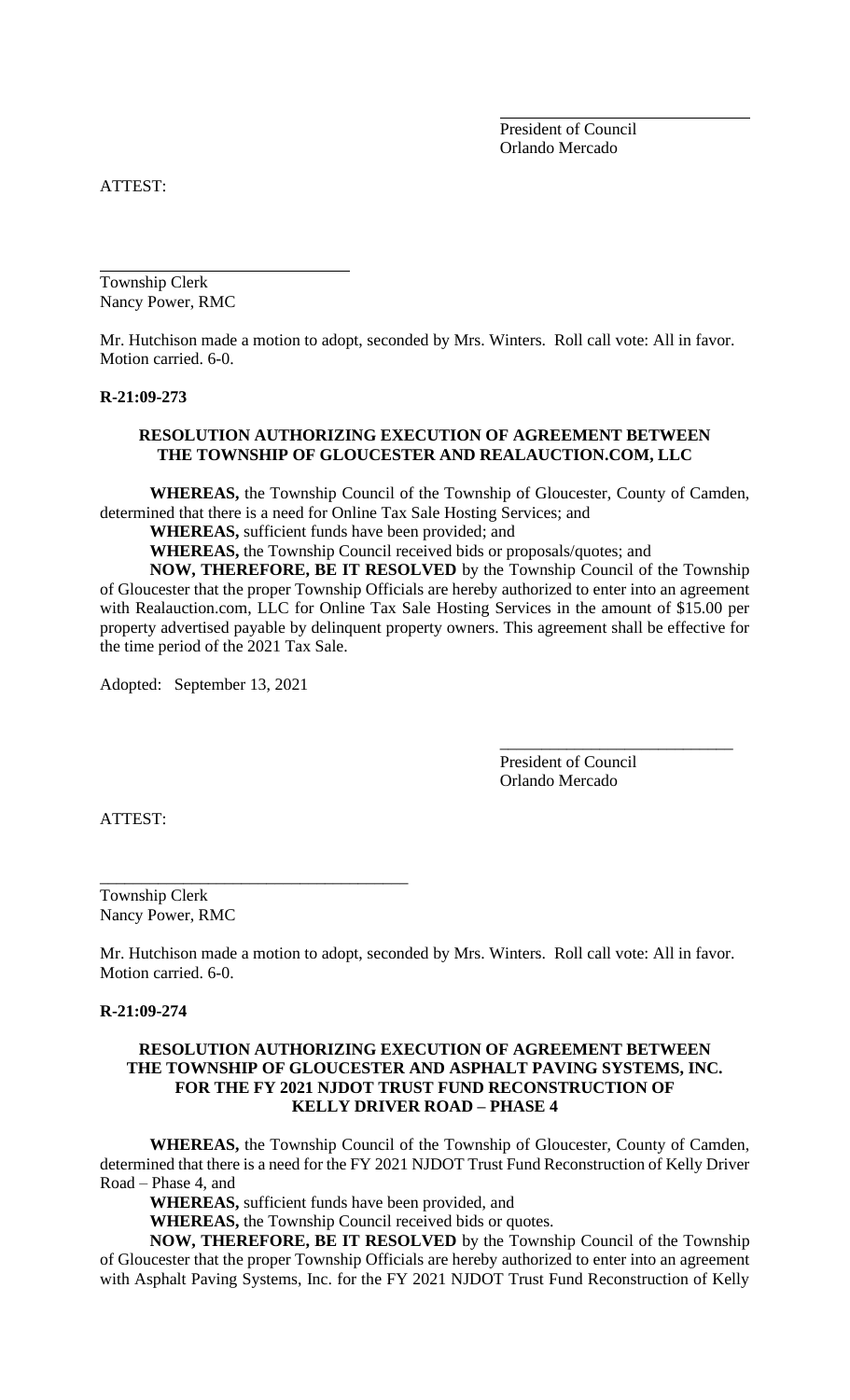Driver Road – Phase 4 in the amount of \$258,950.00 representing Base Bid Number 3 which was the lowest bid or quote received.

Adopted: September 13, 2021

President of Council Orlando Mercado

\_\_\_\_\_\_\_\_\_\_\_\_\_\_\_\_\_\_\_\_\_\_\_\_\_\_\_\_\_\_\_\_\_\_\_\_

ATTEST:

Township Clerk Nancy Power, RMC

\_\_\_\_\_\_\_\_\_\_\_\_\_\_\_\_\_\_\_\_\_\_\_\_\_\_\_\_\_\_\_\_\_\_

Mr. Hutchison made a motion to adopt, seconded by Mrs. Winters. Roll call vote: All in favor. Motion carried. 6-0.

**R-21:09-275**

## **RESOLUTION AUTHORIZING EXECUTION OF AGREEMENT BETWEEN THE TOWNSHIP OF GLOUCESTER AND ASPHALT PAVING SYSTEMS, INC. FOR THE CHERRYWOOD ROAD IMPROVEMENT PROGRAM – PHASE 9**

**WHEREAS,** the Township Council of the Township of Gloucester, County of Camden, determined that there is a need for the Cherrywood Road Improvement Program – Phase 9, and **WHEREAS,** sufficient funds have been provided, and

**WHEREAS,** the Township Council received bids or quotes.

**NOW, THEREFORE, BE IT RESOLVED** by the Township Council of the Township of Gloucester that the proper Township Officials are hereby authorized to enter into an agreement with Asphalt Paving Systems, Inc. for the Cherrywood Road Improvement Program – Phase 9 in the amount of \$333,300.00 representing Base Bid Number 1 which was the lowest bid or quote received.

Adopted: September 13, 2021

\_\_\_\_\_\_\_\_\_\_\_\_\_\_\_\_\_\_\_\_\_\_\_\_\_\_\_\_\_\_\_\_\_\_

President of Council Orlando Mercado

\_\_\_\_\_\_\_\_\_\_\_\_\_\_\_\_\_\_\_\_\_\_\_\_\_\_\_\_\_\_\_\_\_\_\_\_

ATTEST:

Township Clerk Nancy Power, RMC

Mr. Hutchison made a motion to adopt, seconded by Mrs. Winters. Roll call vote: All in favor. Motion carried. 6-0.

**R-21:09-276**

**RESOLUTION ACCEPTING SECURITY OF PARKE BANK AND AUTHORIZING**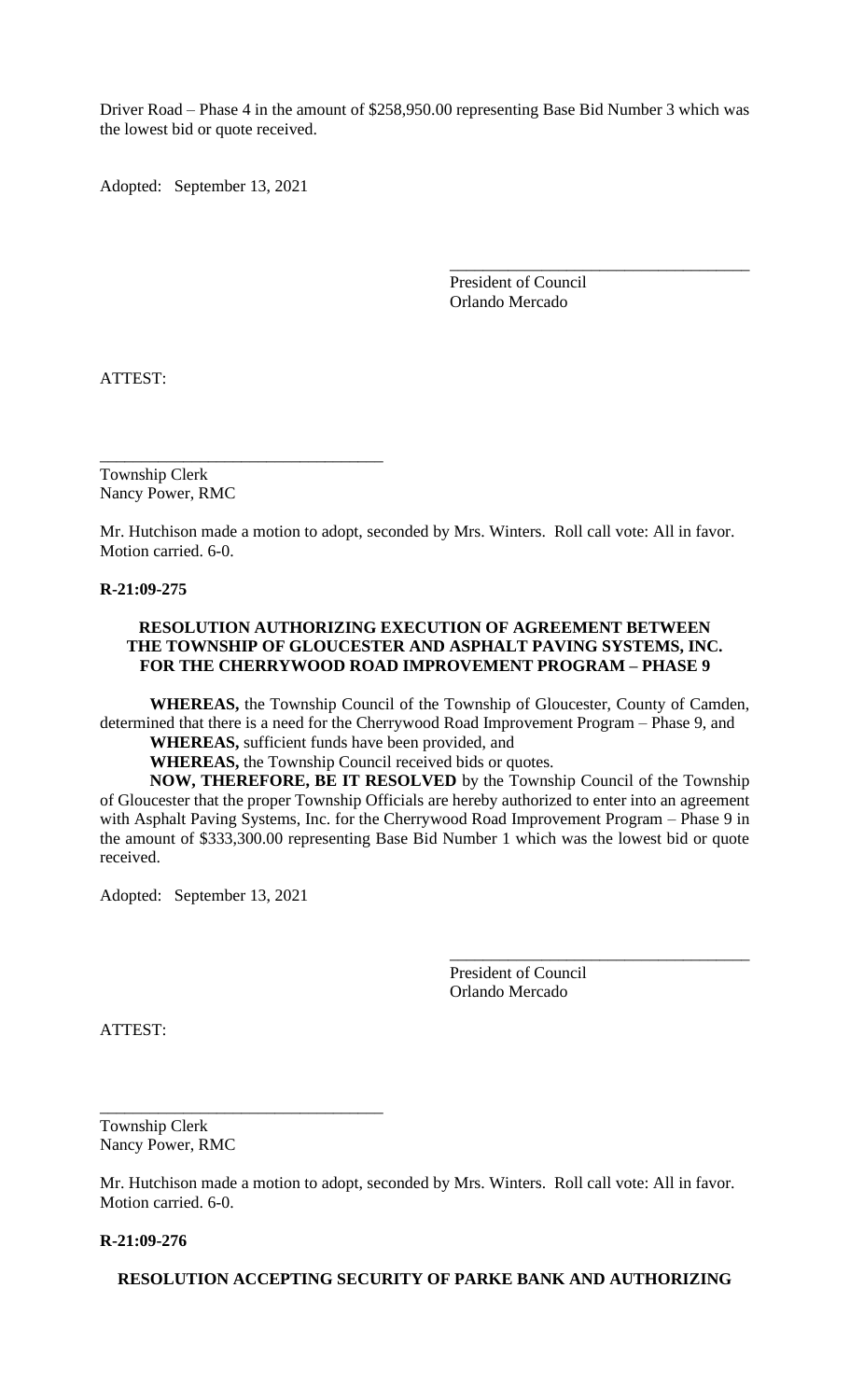## **ACCEPTANCE OF A LETTER OF CREDIT FOR THE PROJECT "THE RESERVES AT INDEPENDENCE SQUARE: PHASE II" LOCATED AT BLOCK 18302 LOT 3**

**BE IT RESOLVED** by the Township Council of the Township of Gloucester, County of Camden, that Letter of Credit #21-13 of Parke Bank in the amount of \$743,123.88 is hereby accepted and filed to guarantee the completion of Public Facilities, Landscape Buffer, Safety and Stabilization, and Street Lighting project improvements required to be performed by Independence Square Equities, LLC, at Block 18302 Lots 3, under file #04-15-P-1166 as set forth in the Engineer's Guarantee and Escrow Cost Estimate dated January 7, 2019; and

**BE IT FURTHER RESOLVED** by the Township Council, of the Township of Gloucester, that the original Letter of Credit shall be submitted and certified prior to the issuance of Building Permits.

Adopted: September 13, 2021

President of Council Orlando Mercado

ATTEST:

Township Clerk Nancy Power, RMC

Mr. Hutchison made a motion to adopt, seconded by Mrs. Winters. Roll call vote: All in favor. Motion carried. 6-0.

**R-21:09-277**

## **RESOLUTION AUTHORIZING REDUCTION OF SECURITIES FOR THE ESTATES AT LAKESIDE PHASE I BLOCK 18301 LOTS 16,17 & 18 IN THE TOWNSHIP OF GLOUCESTER**

**WHEREAS**, the developer of The Estates at Lakeside Phase I has supplied the Township of Gloucester with Letter of Credit #20511001 from the 1<sup>ST</sup> Colonial Community Bank in the original amount of \$643,804.92 for site improvements; and

**WHEREAS**, the Engineer has inspected this project and has given his report to the Township Council of the Township of Gloucester; and

**NOW, THEREFORE, BE IT RESOLVED** that the Township Council of the Township of Gloucester does hereby authorize the reduction of securities for The Estates at Lakeside Phase I as follows:

Original Guarantee Reduction #1 Reduction #2 Reduction #3 Public Facilities  $$643,804.92$   $$615,196.92$   $$331,291.32$   $$201,846.60$ 

Adopted: September 13, 2021

President of Council Orlando Mercado

ATTEST:

Township Clerk Nancy Power, RMC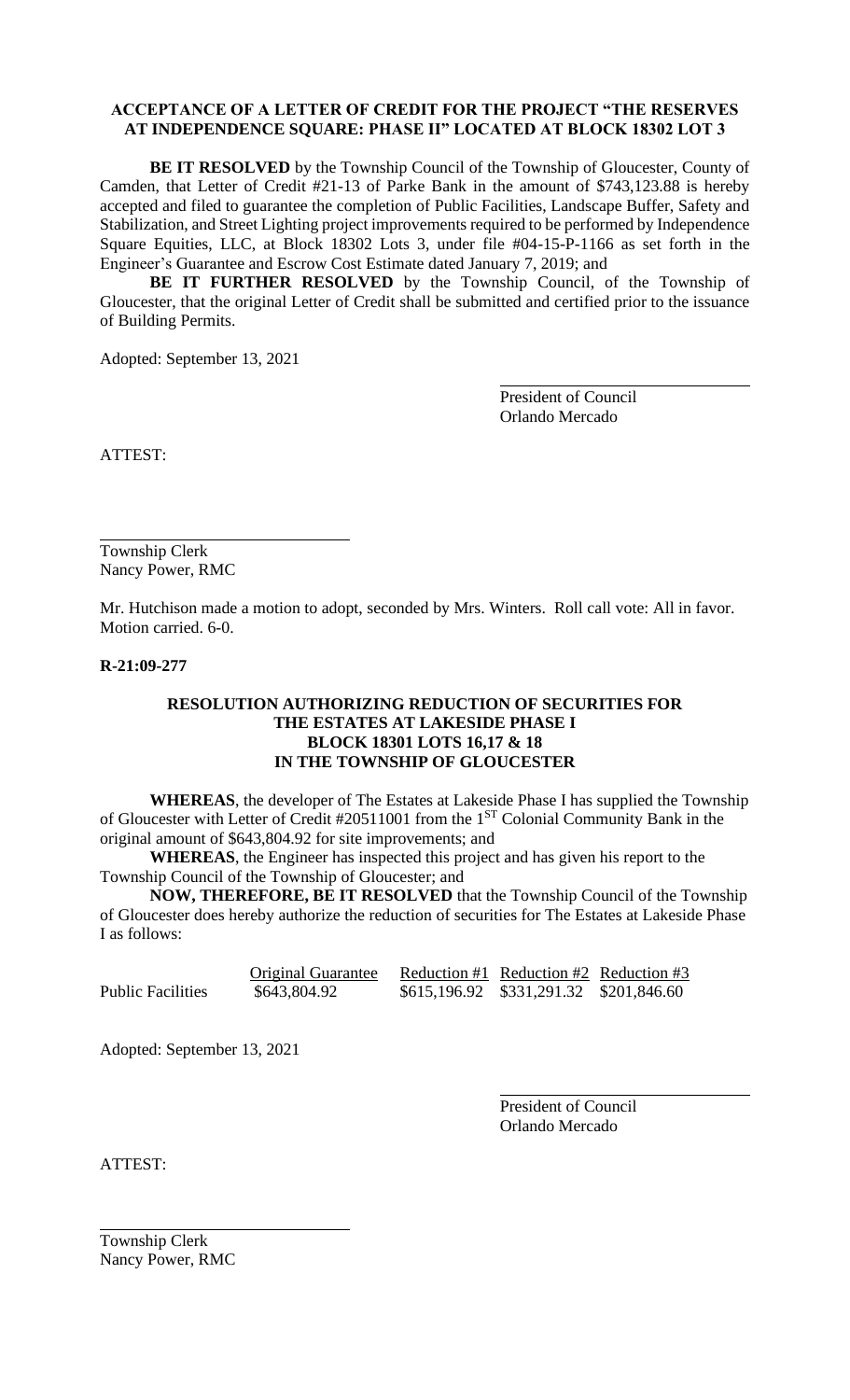Mr. Hutchison made a motion to adopt, seconded by Mrs. Winters. Roll call vote: All in favor. Motion carried. 6-0.

#### **R-21:09-278**

## **RESOLUTION AUTHORIZING REDUCTION OF SECURITIES FOR THE ESTATES AT LAKESIDE PHASE IV BLOCK 18301 LOTS 16,17 & 18 IN THE TOWNSHIP OF GLOUCESTER**

**WHEREAS**, the developer of The Estates at Lakeside Phase IV has supplied the Township of Gloucester with Letter of Credit #20621001 from the 1<sup>ST</sup> Colonial Community Bank in the amount of \$298,470.60 for site improvements; and

**WHEREAS**, the Engineer has inspected this project and has given his report to the Township Council of the Township of Gloucester; and

**NOW, THEREFORE, BE IT RESOLVED** that the Township Council of the Township of Gloucester does hereby authorize the reduction of securities for The Estates at Lakeside Phase IV as follows:

|                   | <b>Original Guarantee</b> | Reduction #1 Reduction #2 |  |
|-------------------|---------------------------|---------------------------|--|
| Public Facilities | \$298,470.60              | \$231,414.60 \$171,546.60 |  |

Adopted: September 13, 2021

President of Council Orlando Mercado

ATTEST:

Township Clerk Nancy Power, RMC

Mr. Hutchison made a motion to adopt, seconded by Mrs. Winters. Roll call vote: All in favor. Motion carried. 6-0.

## **R-21:09-278**

## **RESOLUTION AUTHORIZING REDUCTION OF SECURITIES FOR THE ESTATES AT LAKESIDE PHASE IV BLOCK 18301 LOTS 16,17 & 18 IN THE TOWNSHIP OF GLOUCESTER**

**WHEREAS**, the developer of The Estates at Lakeside Phase IV has supplied the Township of Gloucester with Letter of Credit #20621001 from the 1<sup>ST</sup> Colonial Community Bank in the amount of \$298,470.60 for site improvements; and

**WHEREAS**, the Engineer has inspected this project and has given his report to the Township Council of the Township of Gloucester; and

**NOW, THEREFORE, BE IT RESOLVED** that the Township Council of the Township of Gloucester does hereby authorize the reduction of securities for The Estates at Lakeside Phase IV as follows:

|                          | <b>Original Guarantee</b> | Reduction #1 Reduction #2 |  |
|--------------------------|---------------------------|---------------------------|--|
| <b>Public Facilities</b> | \$298,470.60              | \$231,414.60 \$171,546.60 |  |

Adopted: September 13, 2021

President of Council Orlando Mercado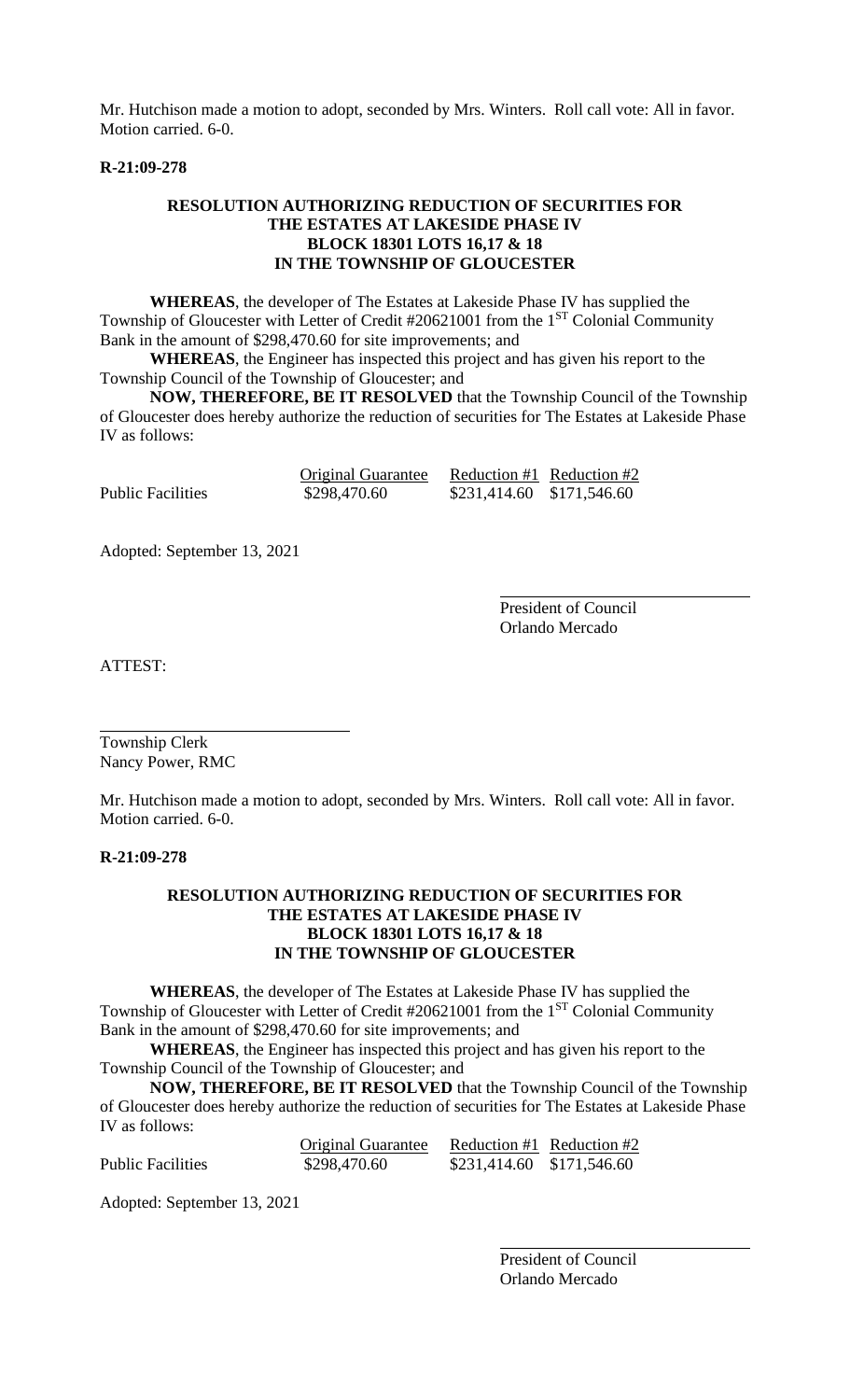ATTEST:

Township Clerk Nancy Power, RMC

Mr. Hutchison made a motion to adopt, seconded by Mrs. Winters. Roll call vote: All in favor. Motion carried. 6-0.

#### **R-21:09-279**

## **RESOLUTION OF THE TOWNSHIP COUNCIL OF THE TOWNSHIP OF GLOUCESTER APPROVING REVISIONS TO THE PROGRAM GUIDELINES FOR THE TOWNSHIP SMALL BUSINESS ASSISTANCE GRANT PROGRAM FUNDED BY HOUSING AND URBAN DEVELOPMENT COMMUNITY DEVELOPMENT BLOCK GRANT CV-3 FUNDING**

**WHEREAS**, the Township of Gloucester has created a Small Business Assistance Grant Program to provide COVID-19 relief to certain small businesses of the Township with funding from the Housing and Urban Development (HUD) Community Development Block Grant (CDBG) CV-3 funding program; and

**WHEREAS,** the Council of the Township of Gloucester finds it desirous to revise the program guidelines to increase the maximum award provided to these businesses from \$5,000 to \$10,000 and change the mechanism by which the award amount is determined; and

**WHEREAS,** the CDBG program requires the Township Council to approve any changes to the program guidelines before they may go into effect.

**NOW, THEREFORE, BE IT RESOLVED** by the Township Council of the Township of Gloucester, in the County of Camden and State of New Jersey, that the revisions are hereby adopted to the accompanying program guidelines to increase the maximum award provided to awardees of the Small Business Assistance Grant Program from \$5,000 to \$10,000 and change the mechanism by which award amount is determined.

Adopted: September 13, 2021

\_\_\_\_\_\_\_\_\_\_\_\_\_\_\_\_\_\_\_\_\_\_\_\_\_\_\_\_

President of Council Orlando Mercado

\_\_\_\_\_\_\_\_\_\_\_\_\_\_\_\_\_\_\_\_\_\_\_\_\_\_\_\_\_\_

Township Clerk Nancy Power, RMC

Mr. Hutchison made a motion to adopt, seconded by Mrs. Winters. Roll call vote: All in favor. Motion carried. 6-0.

#### **GT E-GOV ACCESS:**

Quiana Berrios of Nashua Drive asked the following question:

*1. My family is new to South Jersey area. We moved from Central Jersey and decided to purchase our 2nd home in Sicklerville. Since May, I've been trying to reach the Department of Public Works regarding the large amount of trash along the side of Sicklerville Road (705) cross street Berlin Cross Keys. This truly makes the area look disgusting let alone its hazardous. Previously, there were overgrown trees which caused driving issues due to how far the branches stuck out. I called in about that and they came out and cut them. I've made many calls, sent emails and for months nothing has been done. Is there any reason why so much litter is not being removed from a county road? My hope is that this issue can be resolved. As a new family to the area we love the area but hate to see it so poorly maintained.*  Mr. Mercado stated the township will reach out to the county on Ms. Berrios' behalf.

Denise Coyne of Chews Landing Road asked the following questions:

*1. In November of 2019, Council approved an amended Redevelopment*